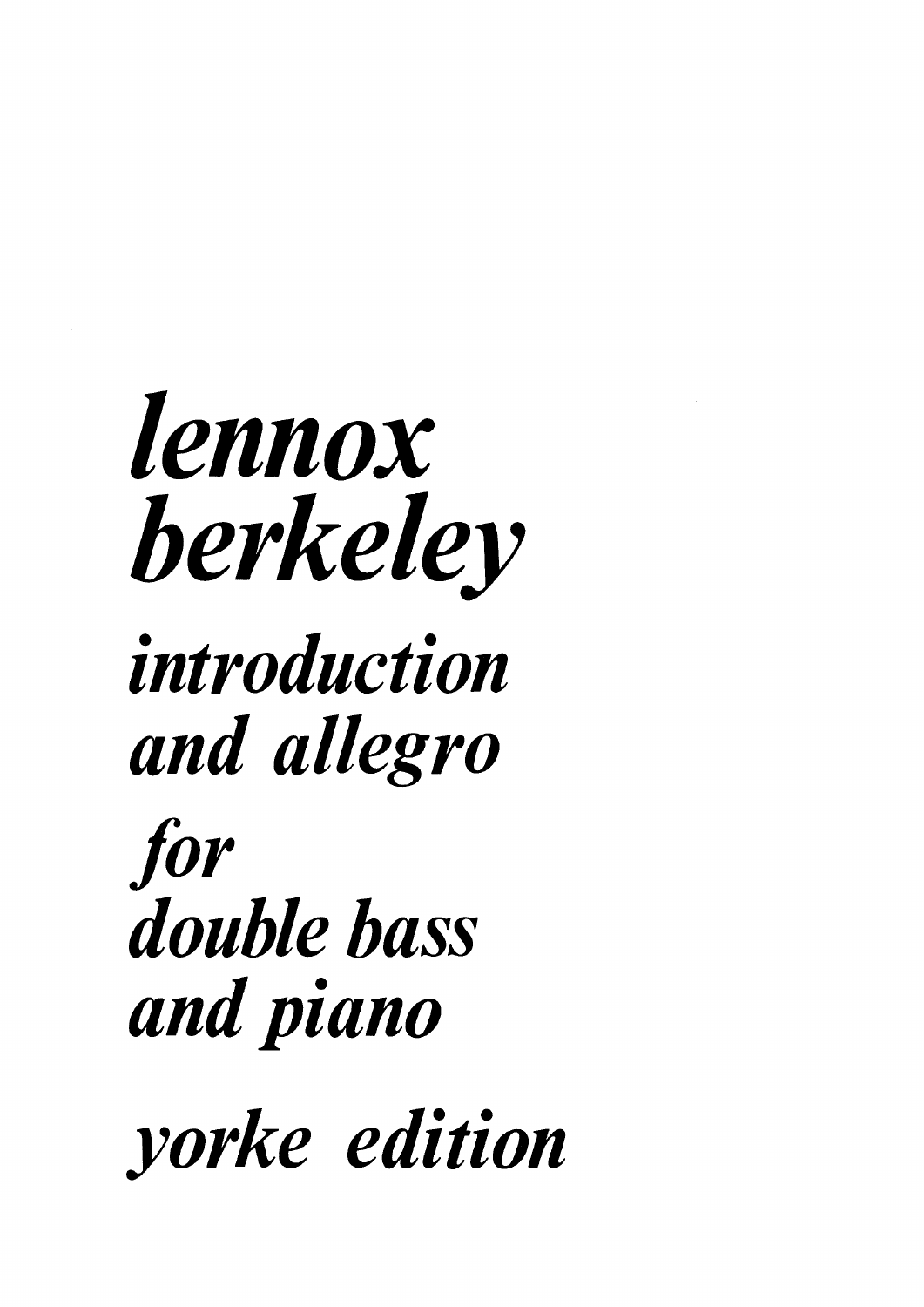For Rodney Slatford

Commissioned with the aid of a grant from the Arts Council of Great Britain

## introduction and allegro for double bass and piano

Duration: 7 minutes ca.

Lennox Berkeley

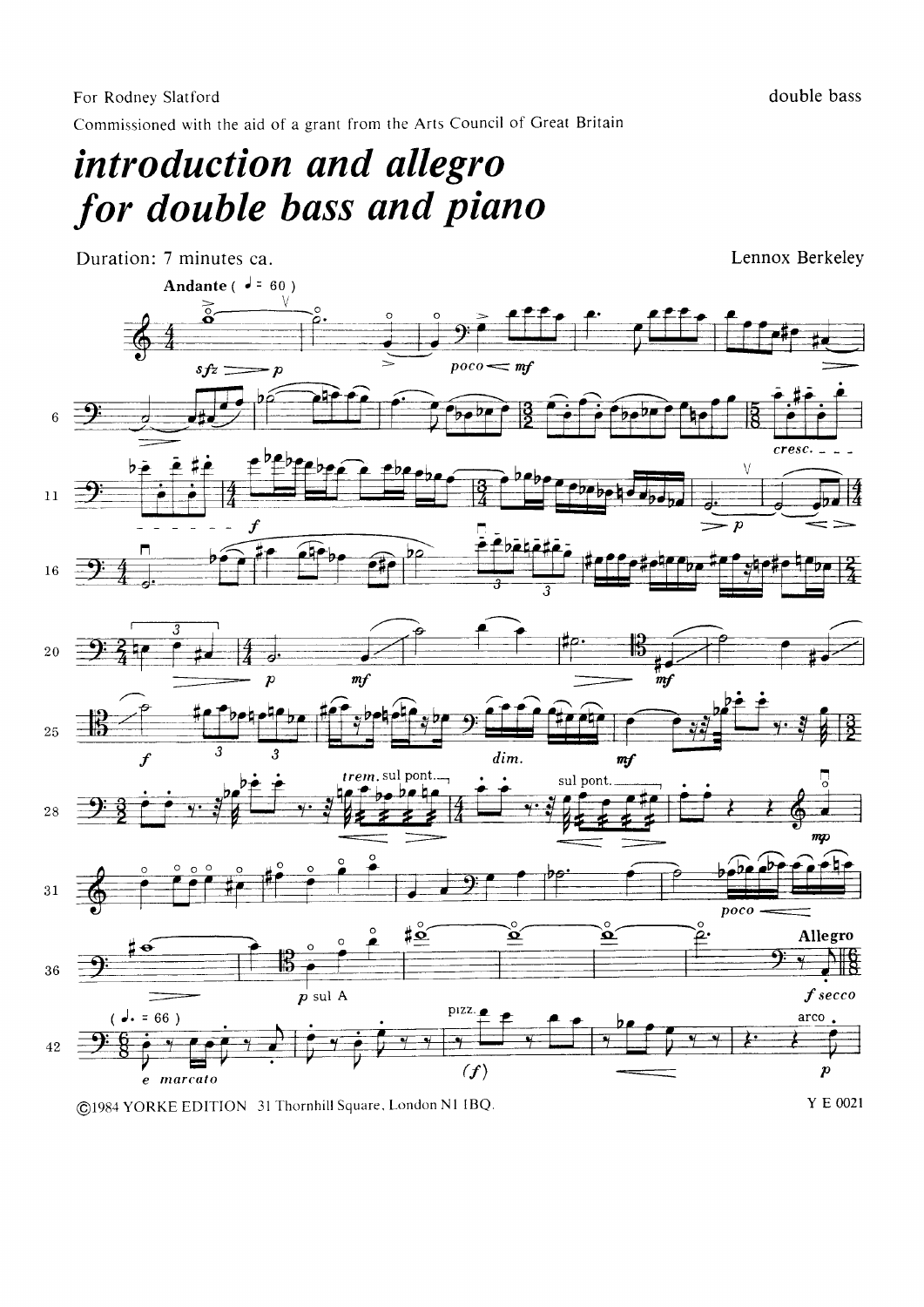

 $\cdot$  Y E 0021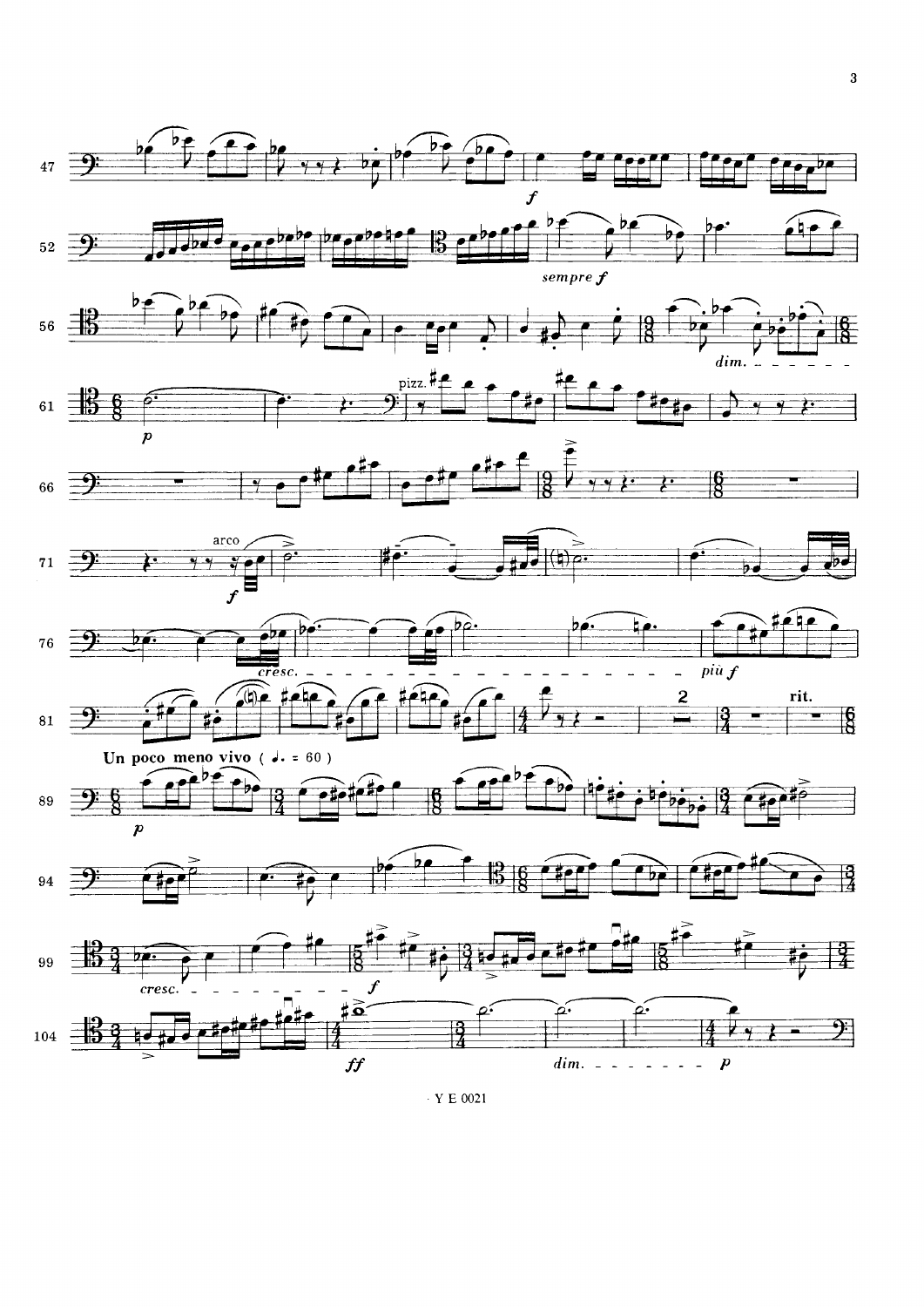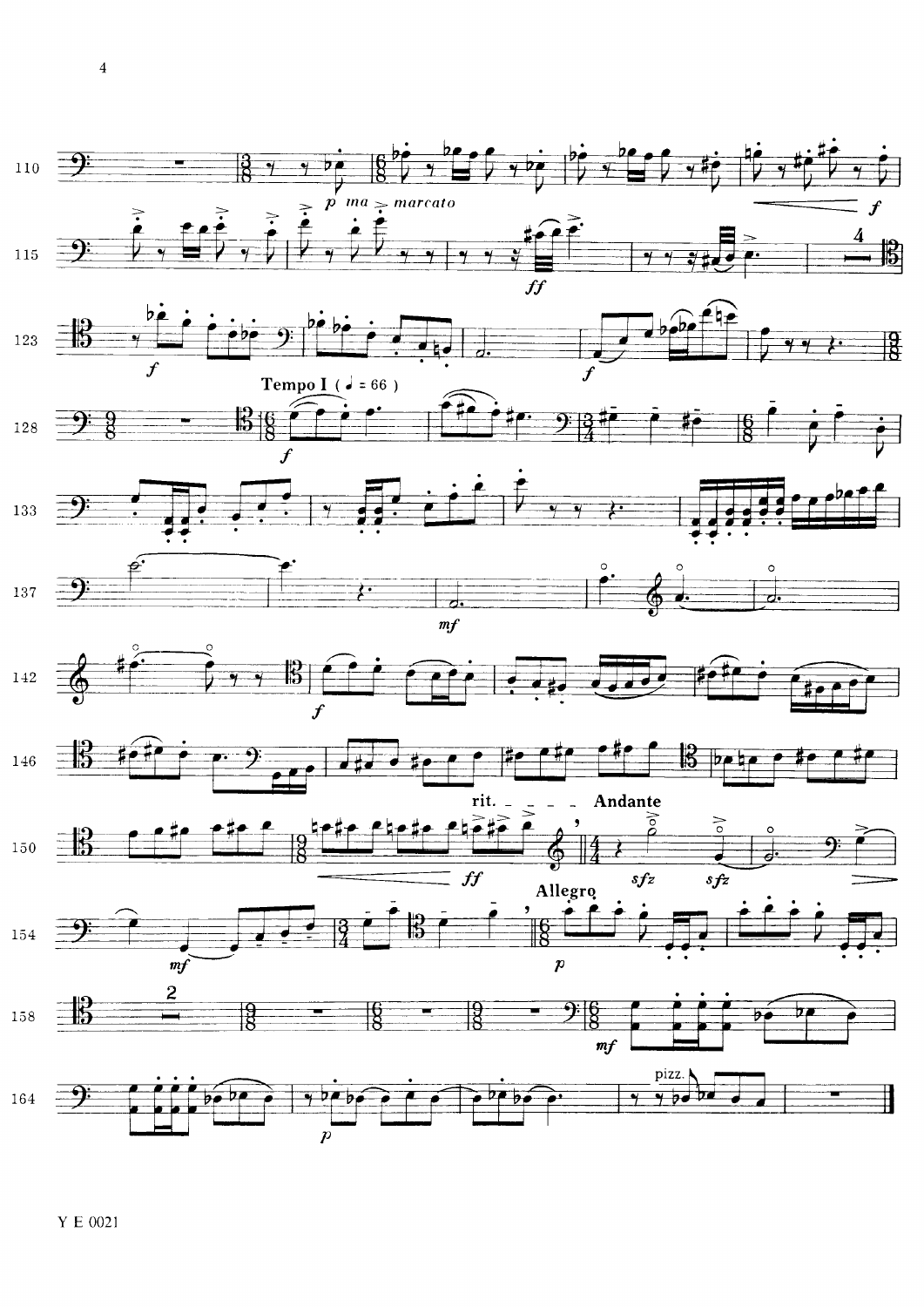anmerkung des herausgebers

Sir Lennox Berkeley's eightieth birthday celebrations in 1983 were marked by <sup>a</sup> renewed interest in the music of one of Britain's most distinguished composers. Born in Oxford and graduating from Merton College in French, Old French and Philology, it was not until 1927 that a meeting with Ravel led to serious musical studies in Paris with Nadia Boulanger and a life-long friendship with Francis Poulenc.

Returning to London in 1935, he met Benjamin Britten whom he became closely associated for many years. He worked for the BBC from 1942-45 and was Professor at the Royal Academy of Music in London from 1946-68. He was awarded the CBE in 1957 and was knighted in 1974.

Introduction and Allegro for double bass and piano  $(Op.80)$  was written in the summer of l97l for Rodney Slatford and Clifford Lee and was commissioned with the aid of a grant from The Arts Council of Great Britain. It was first performed in London later that year and was first broadcast from the Aldeburgh<br>Festival by Rodney Slatford and Festival by Rodney Slatford Clifford Lee in 1976.

Rodney Slatford London 1983

Die Festlichkeiten aus Anlass des achtzigsten Geburtstags von Sir Lennox Berkeley im Jahre 1983 erweckten ein erneutes Interesse an der Musik dieses Komponisten, der zu den bedeutendsten in Grossbritannien zahlt. In Oxford geboren, studierte Lennox Berkeley dort und bestand seine Abschlussprùfung in altem und neuem Franzósisch, sowie in Philologie. Erst eine Begegnung mit Ravel im Jahre 1921 hatte zur Folge, dass er sich ernsthaft dem Musikstudium als Schùler von Nadia Boulanger in Paris widmete, wo er auch eine lebenslange Freundschaft mit Francis Poulenc schloss.

Als Lennox Berkeley 1935 nach London zurückkehrte, begegnete er Benjamin Britten, mit dem er durch viele Jahre in Verbindung stand. 1942-45 arbeitete er für die British Broadcasting Corporation, und von 1946 bis <sup>1968</sup> lehrte er als Professor an der Royal Academy of Music in London. 1957 wurde ihm das OBE (Order of the British Empire) verliehen, und 1974 wurde er in den Ritterstand erhoben.

Die Komposition Introduction and Allegro for double bass and piano (Op.80) stammt aus dem Sommer l97l und wurde im Auftrag, mit Beihilfe des Arts Council of Great Britain, fúr Rodney Slatford und Clifford Lee geschrieben. Die Erstaufführung fand noch im gleichen im London Jahre statt, und das Werk wurde erstmalig, ausgefùhrt von Rodney Slatford und Clifford Lee, 1976 im Rahmen der Aldeburgh Festspiele übertragen.

Rodney Slatford London 1983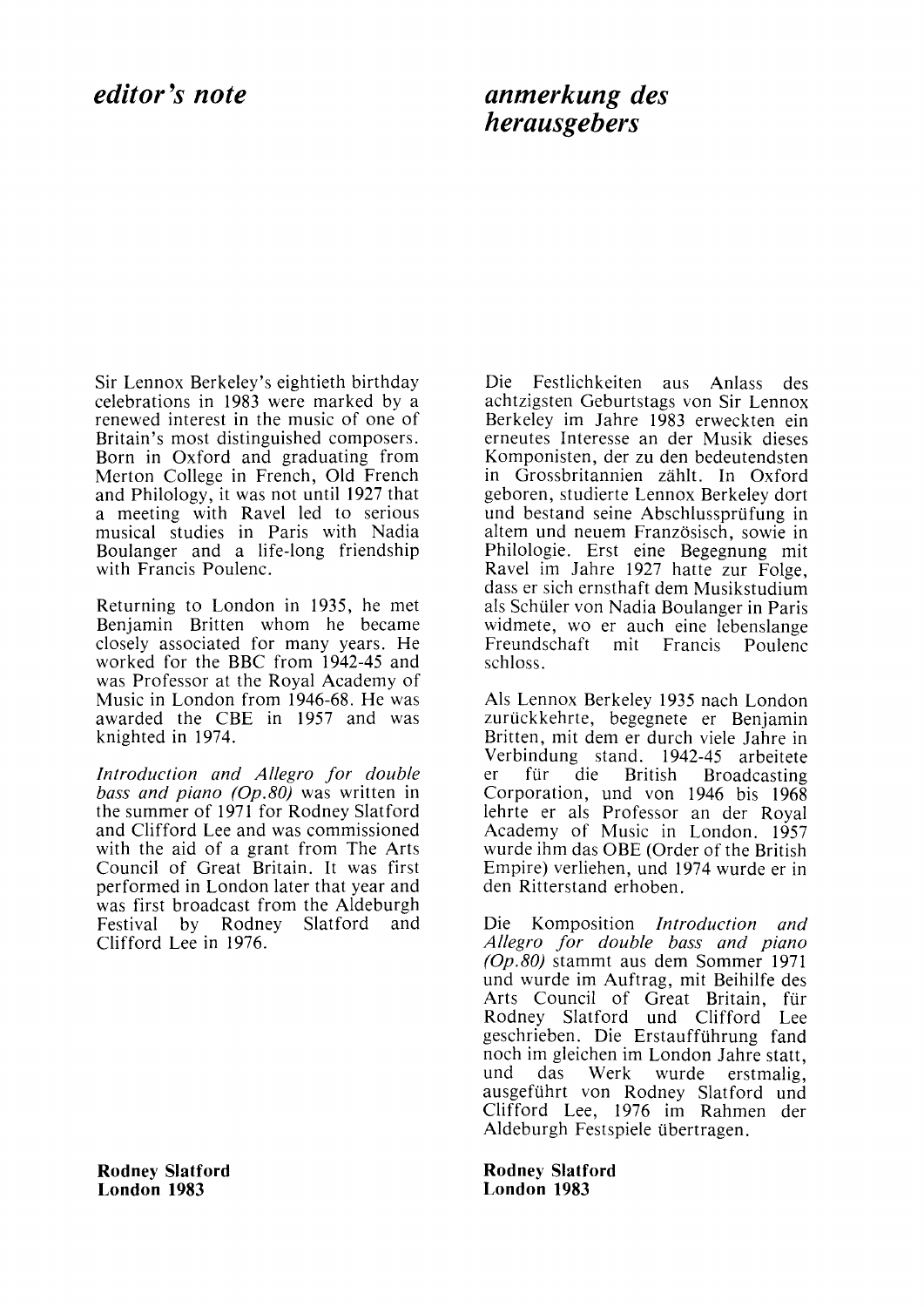## introduction and allegro for double bass and piano

Duration: 7 minutes ca.

Lennox Berkeley



©1984 YORKE EDITION 31 Thornhill Square, London N1 1BQ.

 $\overline{2}$ 

piano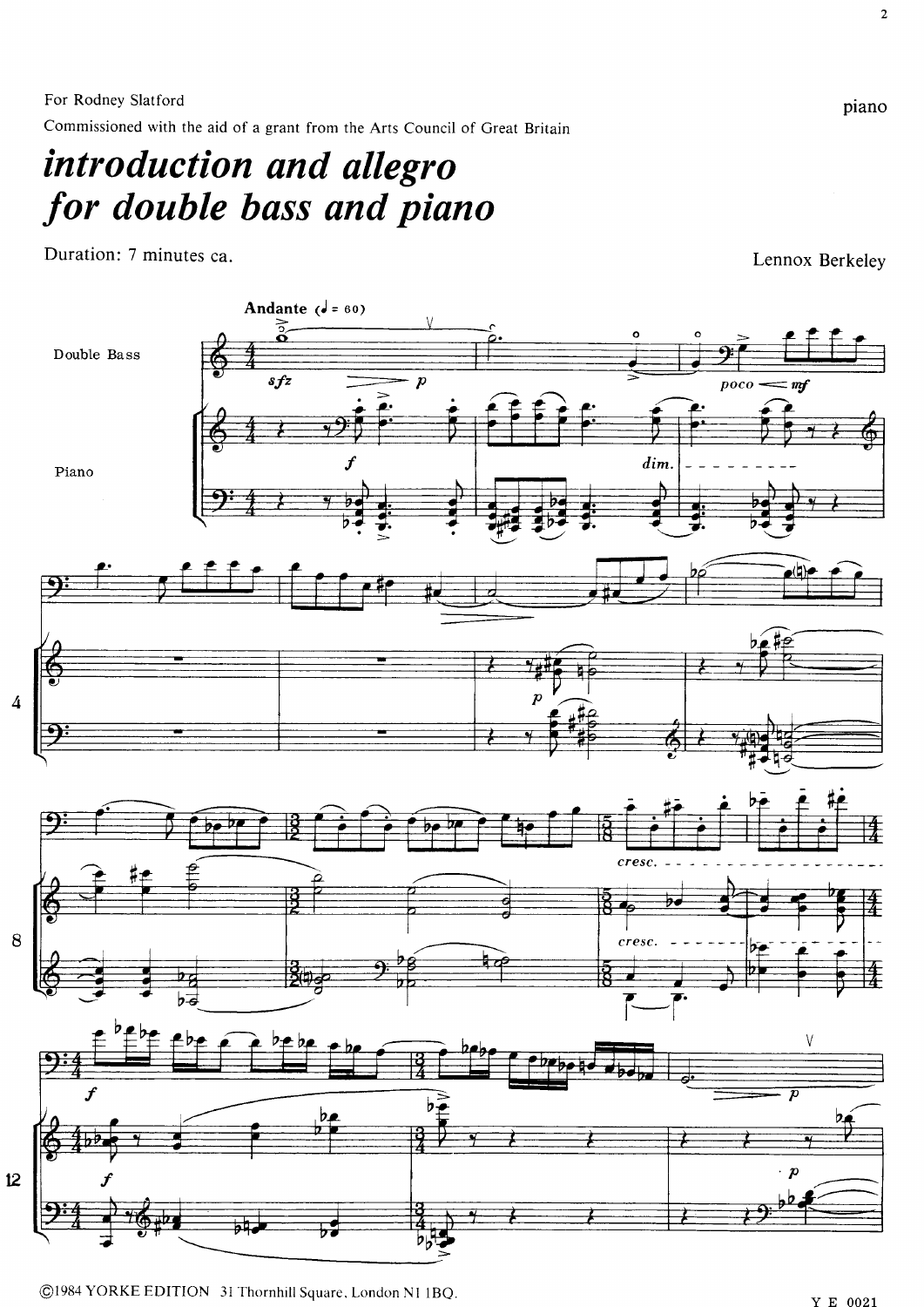

 $\overline{\mathbf{3}}$ 

Y E 0021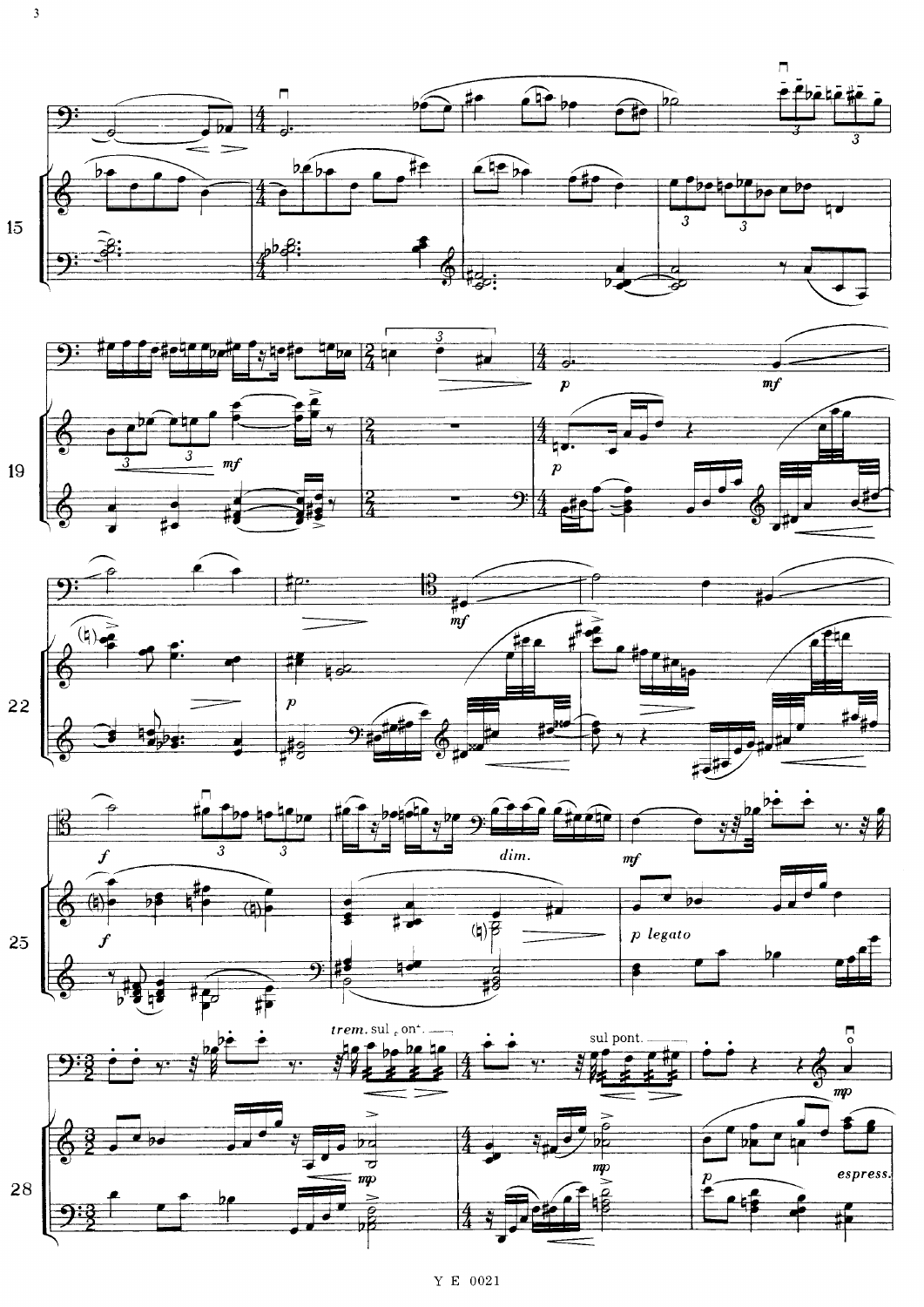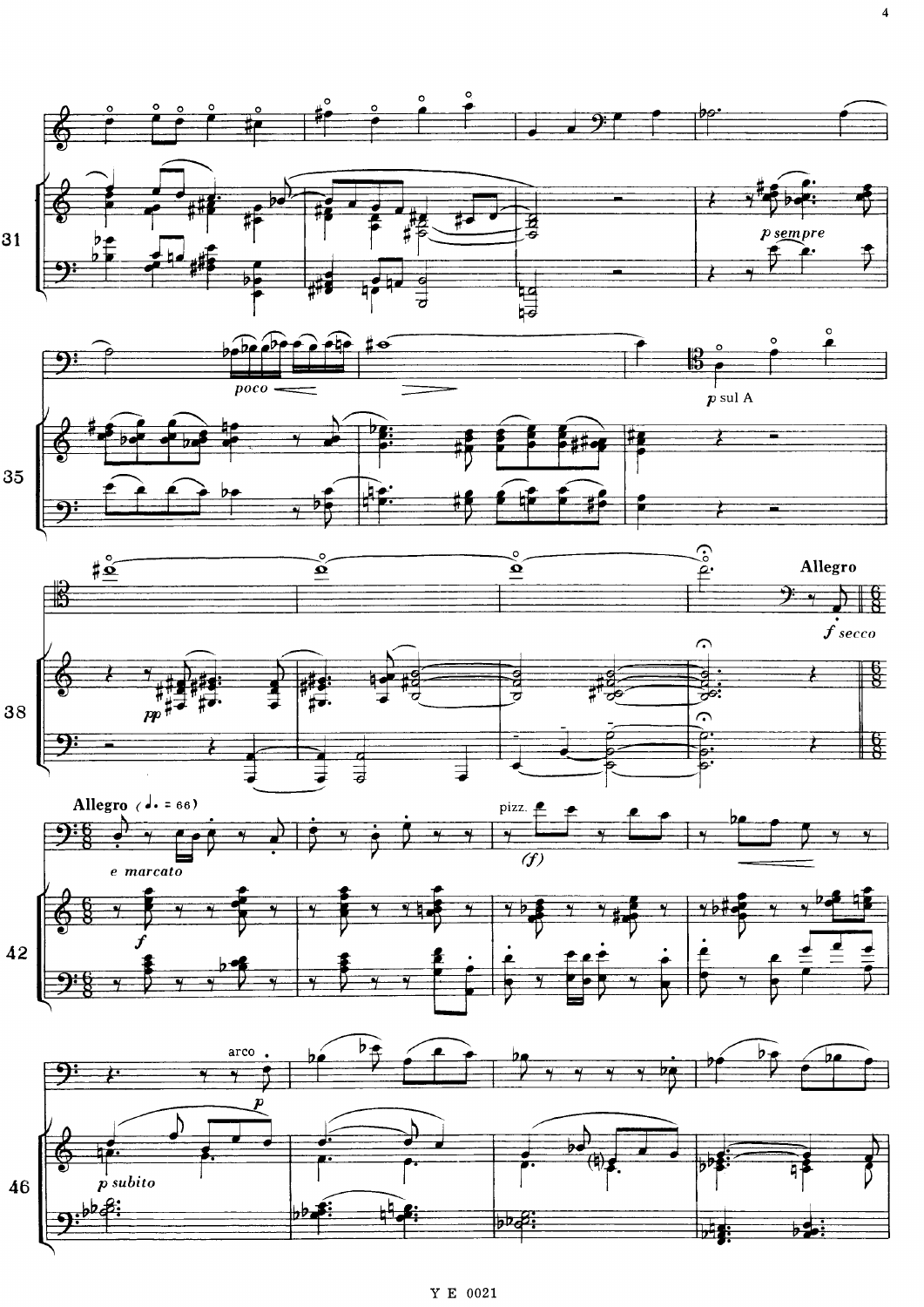

 $\overline{\mathbf{S}}$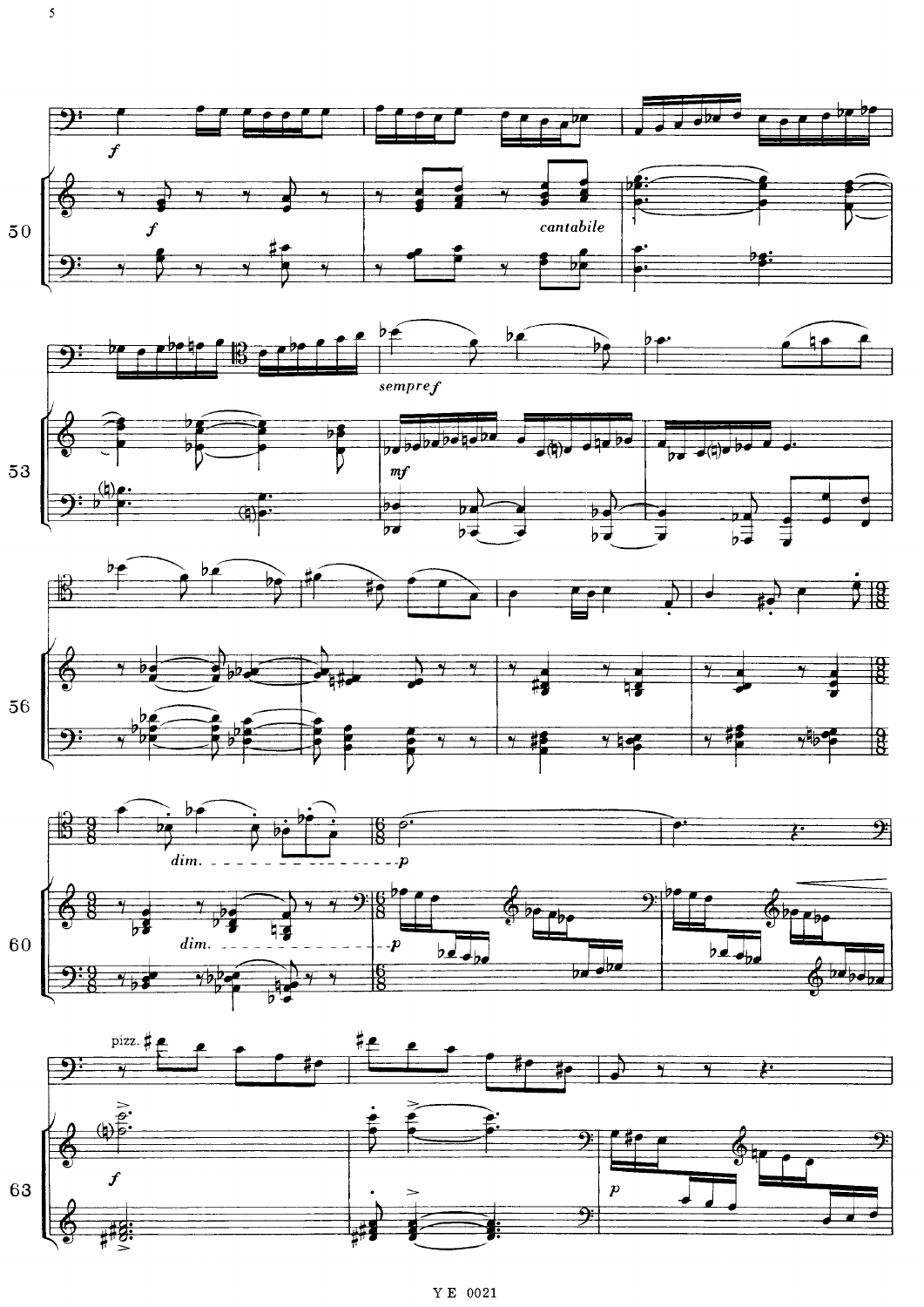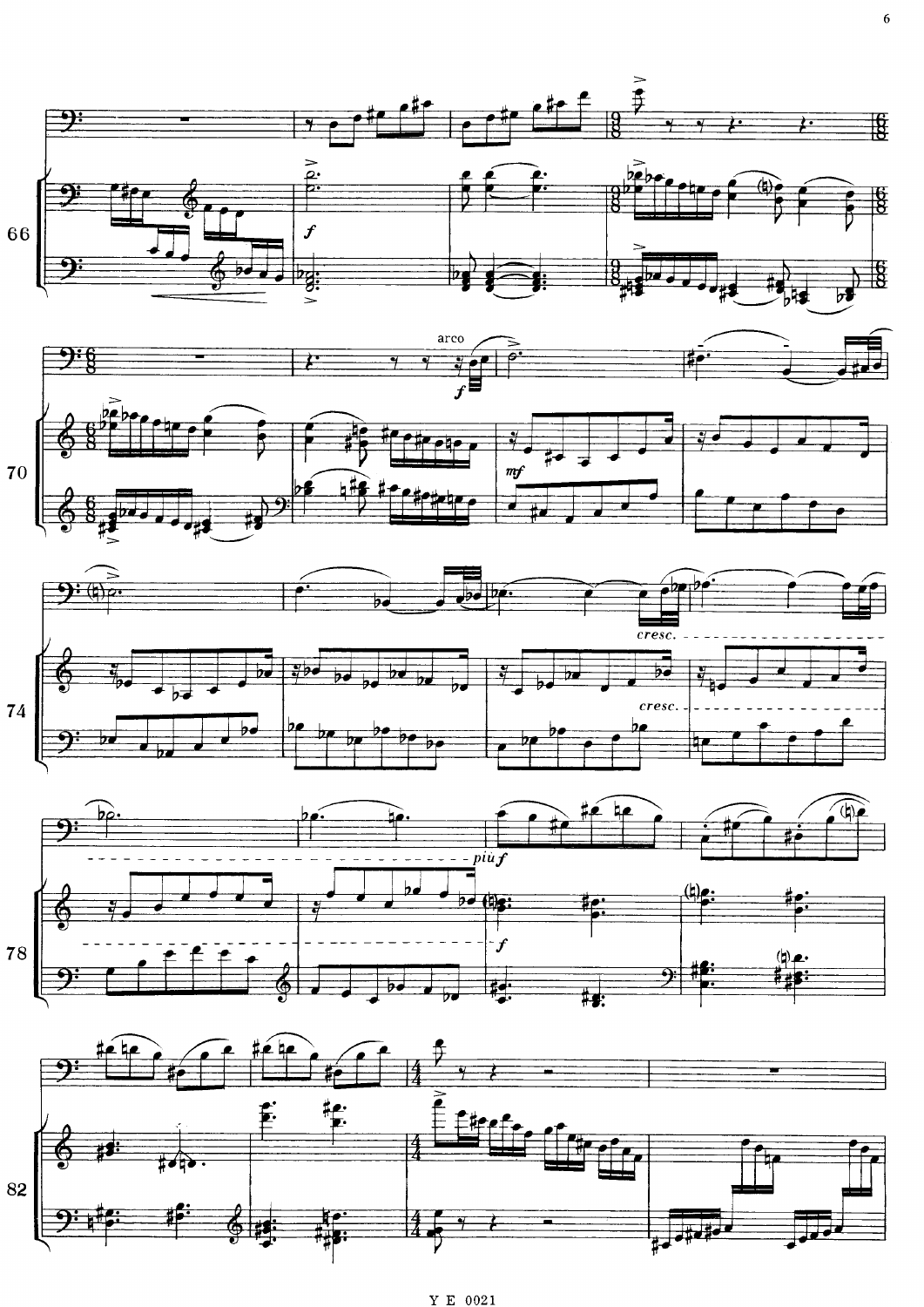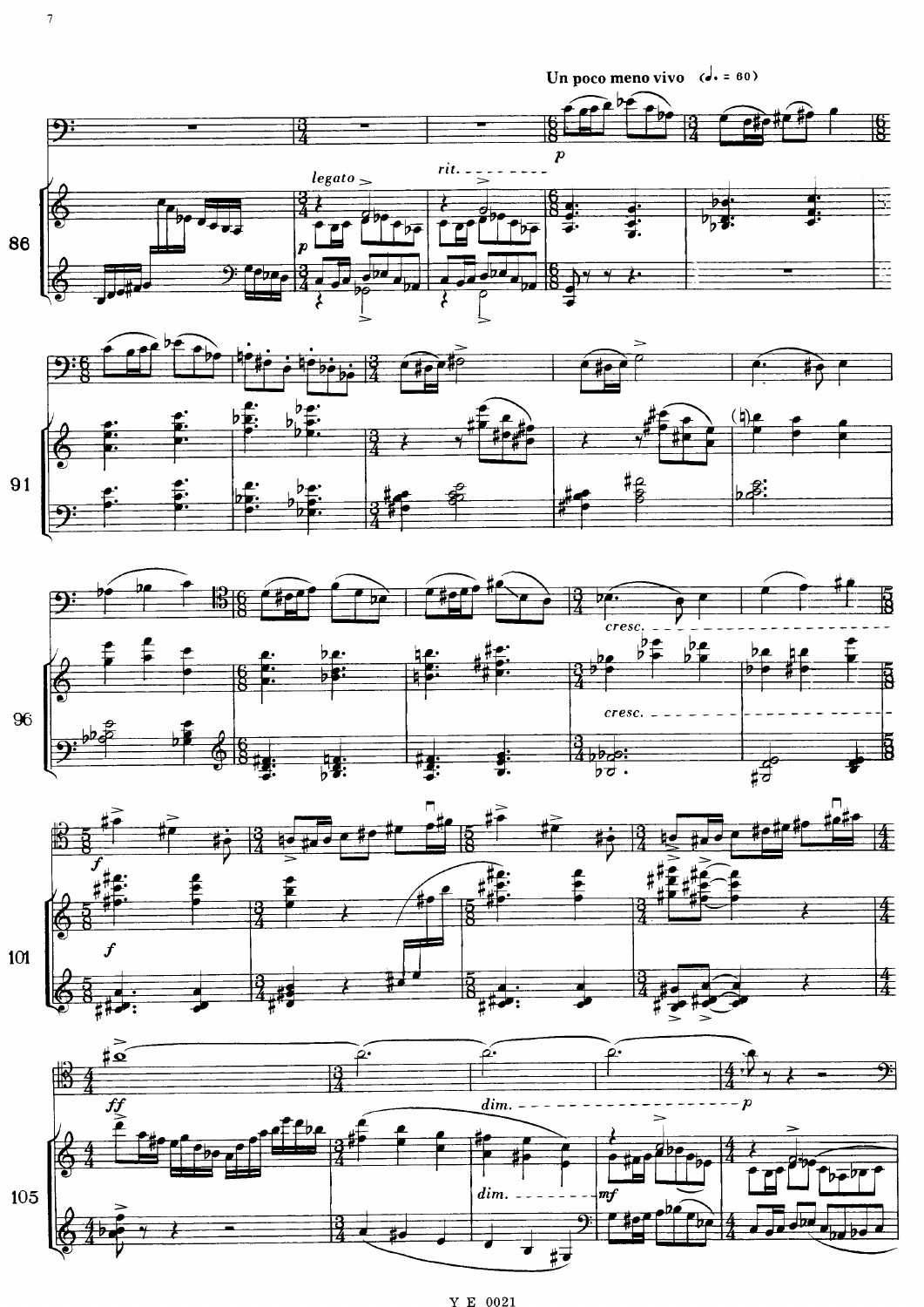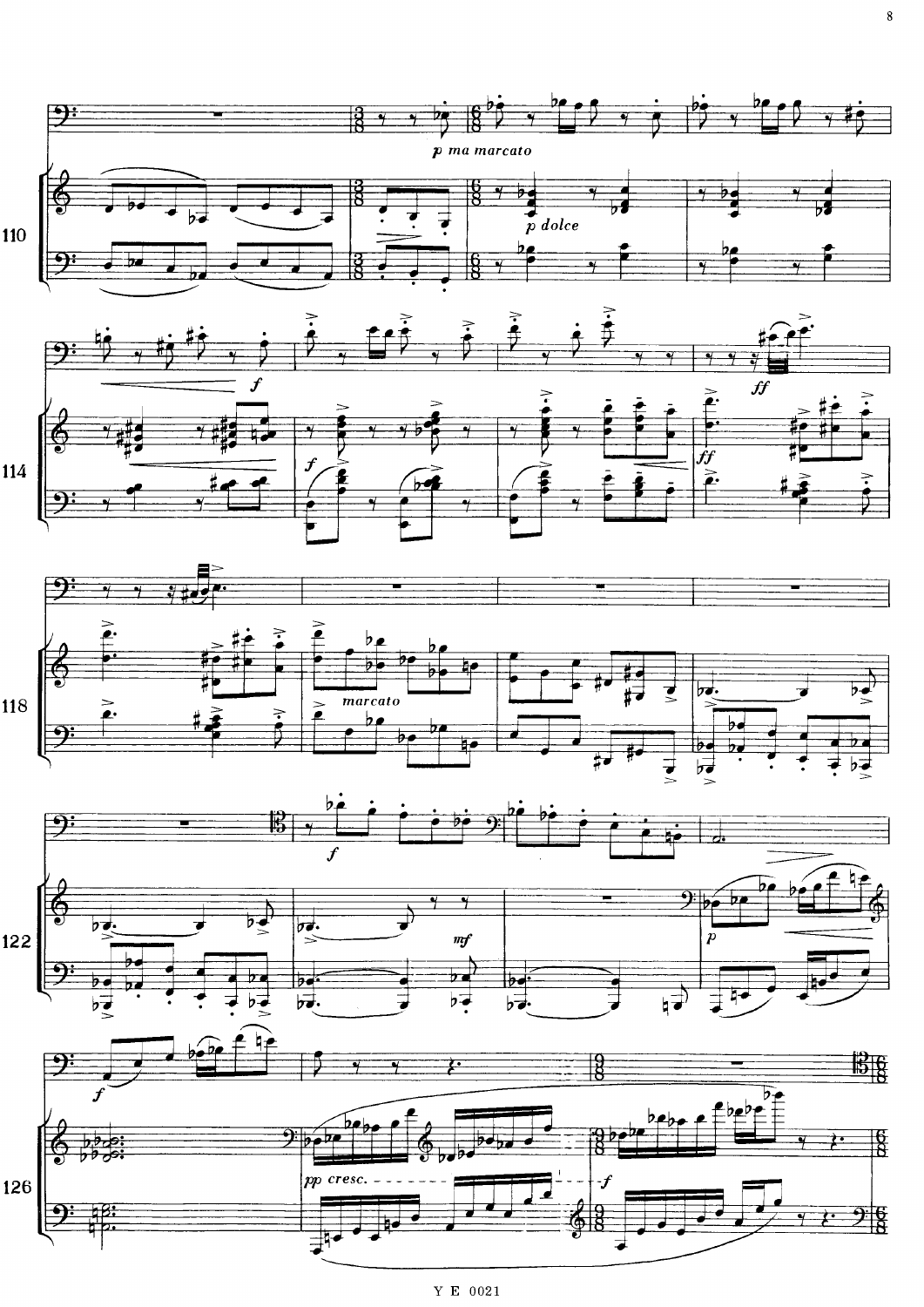